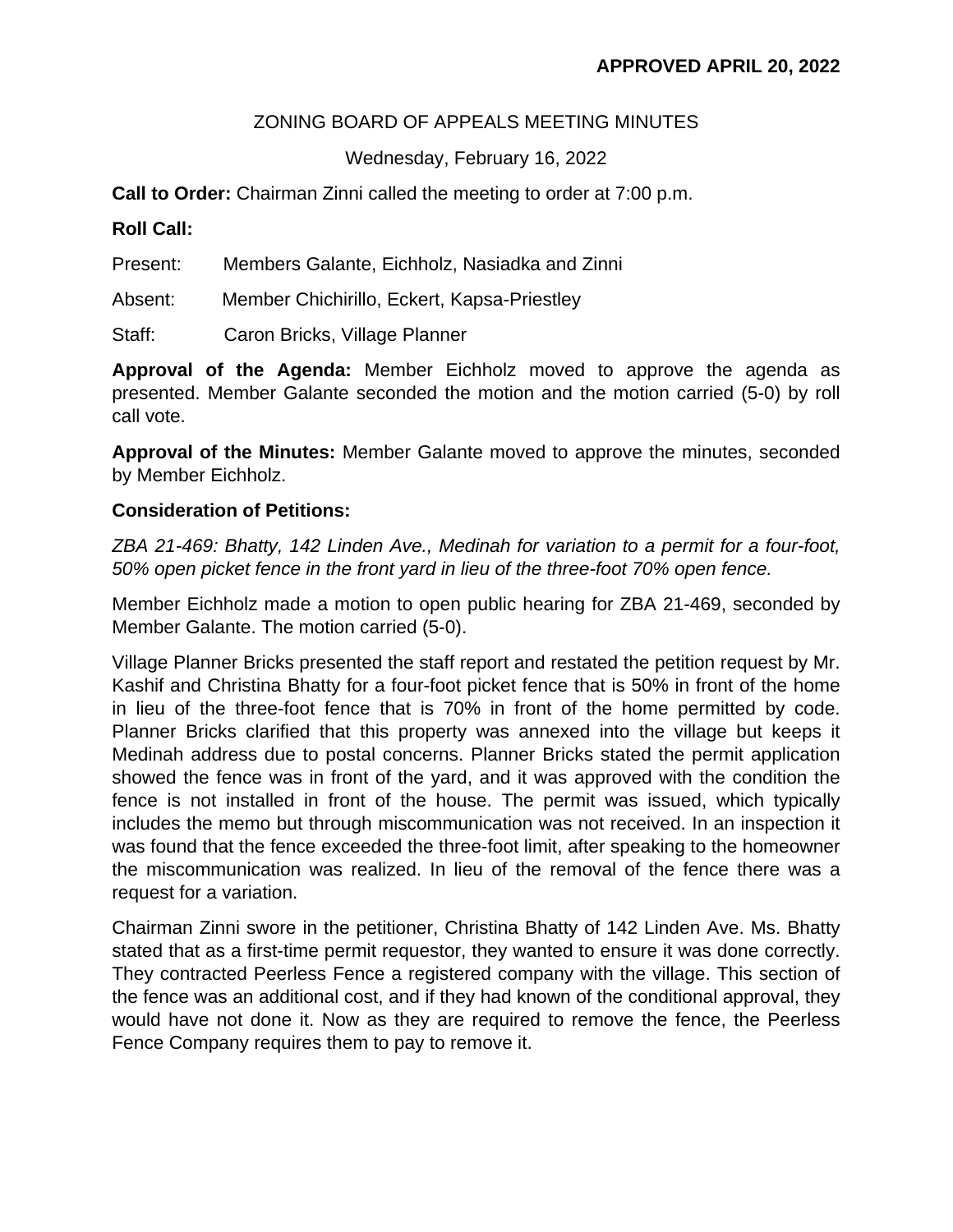Chairman Zinni asked for additional public comment. Chairman Zinni swore in Ray Kvbalewski 7N444 Linden Ave. He stated that as the next-door neighbor and only one effected by the fence he likes it. He continued to say that it improves the area and everyone's property values in the area.

There was discussion among members about the fence. Member Eichholz stated that the owners did not create the fence maliciously. The permit was an error on the Village end.

Member Eichholz made a motion to close the public hearing for ZBA 21-469, seconded by Member Galante. The motion passed (5-0).

Member Nasiadka made a motion to approve the findings of fact for ZBA 21-469, seconded by Member Galante. The motion passed (5-0).

Member Galante made a motion to approve the variance for ZBA 21-469, seconded by Member Nasiadka. The motion passed (5-0).

Chairman Zinni stated the motion passed so the fence can remain up.

*ZBA 22-470: Babicz, 616 White Oak Dr. for variation to a permit for a driveway set back of zero feet in lieu of two feet required.*

Member Galante made a motion to open public hearing for ZBA 22-470, seconded by Member Nasiadka. The motion carried (5-0).

Village Planner Bricks presented the staff report and restated the petition request by Mr. Babciz to set back a driveway zero feet in lieu of the two feet set back permitted by the zoning ordinance. Planner Bricks stated the property owner requested this variance to widen his driveway, as demonstrated in plat survey. The southern property line is at an angle, so the additional request will assist in moving the vehicle around the corner of the house. The petitioner also submitted pictures of his vehicle on the driveway. There are public comments received in advance of the meeting to be read into the record.

James and Susan Berry, 620 White Oak Dr. "Our concerns are as follows: 1. Drainage of north-east side of garage. We have spent thousands on drainage remediation such as French drains around the perimeter of our garage and at times of extreme heavy rain and snow melting, we still experience water seeping into our garage. Our property is slightly lower than 616's (grass is sloped towards our garage). We are concerned that this will become even more problematic with the removal of grass being replaced by concrete as excess water would have nowhere to go. 2. Snow removal. We remove all of our driveway snow on the northeast side of our property. With reduction of grass where will the snow go? We also do not want neighbors snow removal to go against the NE side of our garage. 3. Overall safety concerns."

There was discussion from member Galante about the possibility of a retaining wall to prevent the overflow onto the neighbor's property.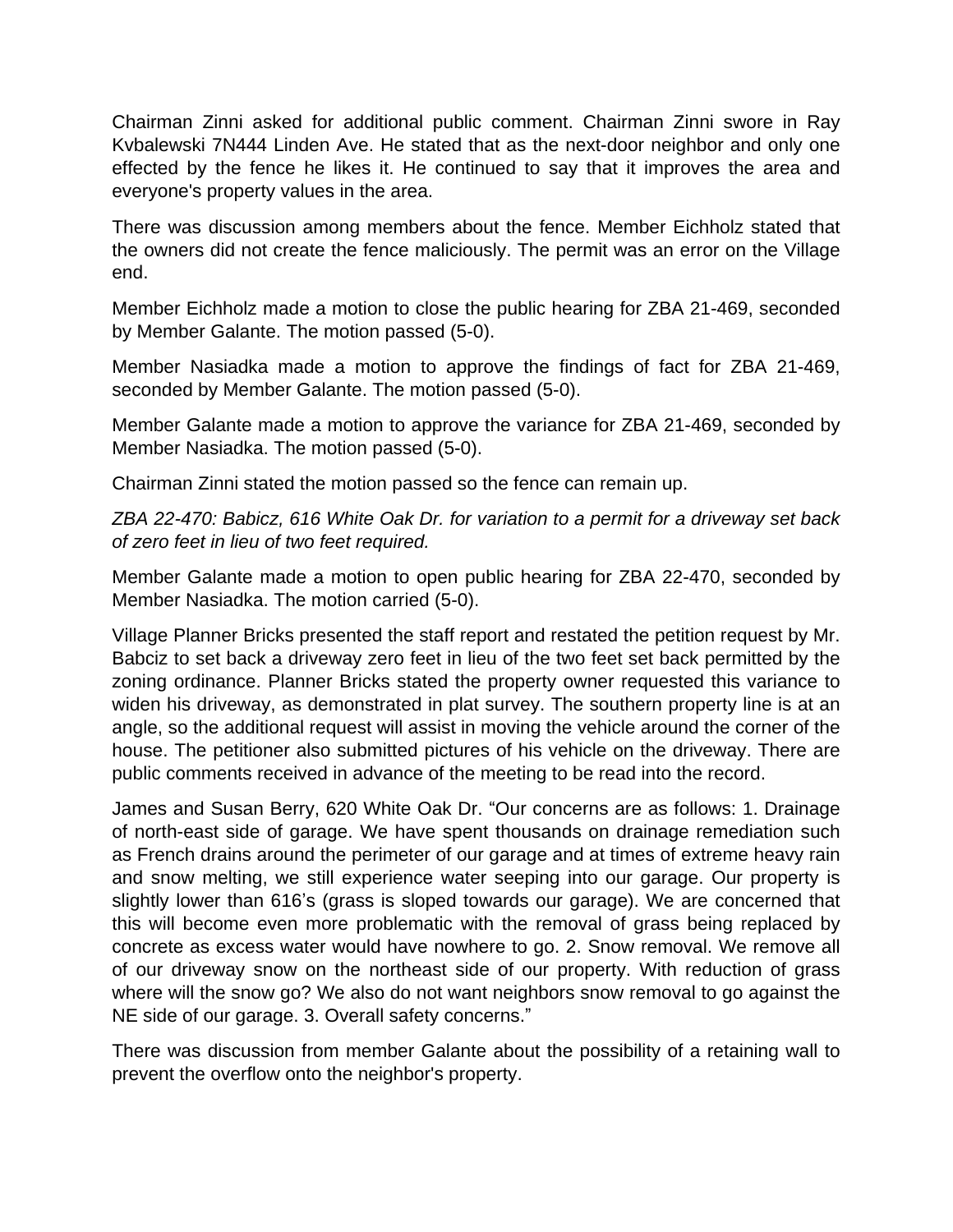Chairman Zinni swore in the petitioner, Damian Babicz of 616 White Oak. Mr. Babicz stated he is aware that the drive slope, but in the proposed plan it would have a retaining wall to redirect the water towards the front of the drive. The driveway is currently against the brick of his house, so he plans to lower the driveway about four inches from the brick to prevent seepage into his home. It is a very narrow driveway and there has been difficulty with backing out of the driveway and slipping getting out of the car. A new garage is not feasible according to the current zoning as it would not be wide enough.

Member Galante asked about where the details were about the driveway curb, and Mr. Babicz approached to show the members. Chairman Zinni asked about the plans for snow removal and grading plans.

Chairman Zinni asked for additional public comment. Chairman Zinni swore in Margaret Taylor, 336 E. Walnut St. She stated that her concern was about ground water and wants to keep the grass. Her concern was some houses are affected by flooding, and this effects property values.

There was discussion among members about the driveway. Member Nasiadka asked about how to get a better idea of the impact of water. Village Planner Bricks responded that it would need an engineering review, and if this variation moves forward, it would be reviewed as it is an enlargement from the 40% of ground coverage of their lot. Part of the petitioner's job is to show the Village Engineer documentation to ensure it is not negatively impacting the neighbors.

Member Eichholz asked about how much of pitch/grading was towards the street and backyard. Clarification was received the curb is going south from garage to property and pitched towards yard away from neighbor, pending engineering approval. Members proposed the possibility of an alternative that would redirect the water to the property owner's backyard and covered patio area. This plan would remove the neighbor's flooding concerns.

Member Galante made a motion to close the public hearing for ZBA 22-470, seconded by Member Nasiadka. The motion passed (5-0).

Member Eichholz made a motion to approve the findings of fact with the understanding the curbing goes along the south to the garage and the pavement will slope towards the petitioner backyard towards the covered patio, with condition of engineer approval for ZBA 22-470, seconded by Member Nasiadka. The motion passed (5-0).

Member Galante made a motion to approve the variance for ZBA 22-470 with the findings of fact, seconded by Member Nasiadka. The motion passed (5-0).

Chairman Zinni stated the motion passed if all the conditions are met. Planner Bricks is forwarding a copy of the image drawn to the petitioner to work with the engineer.